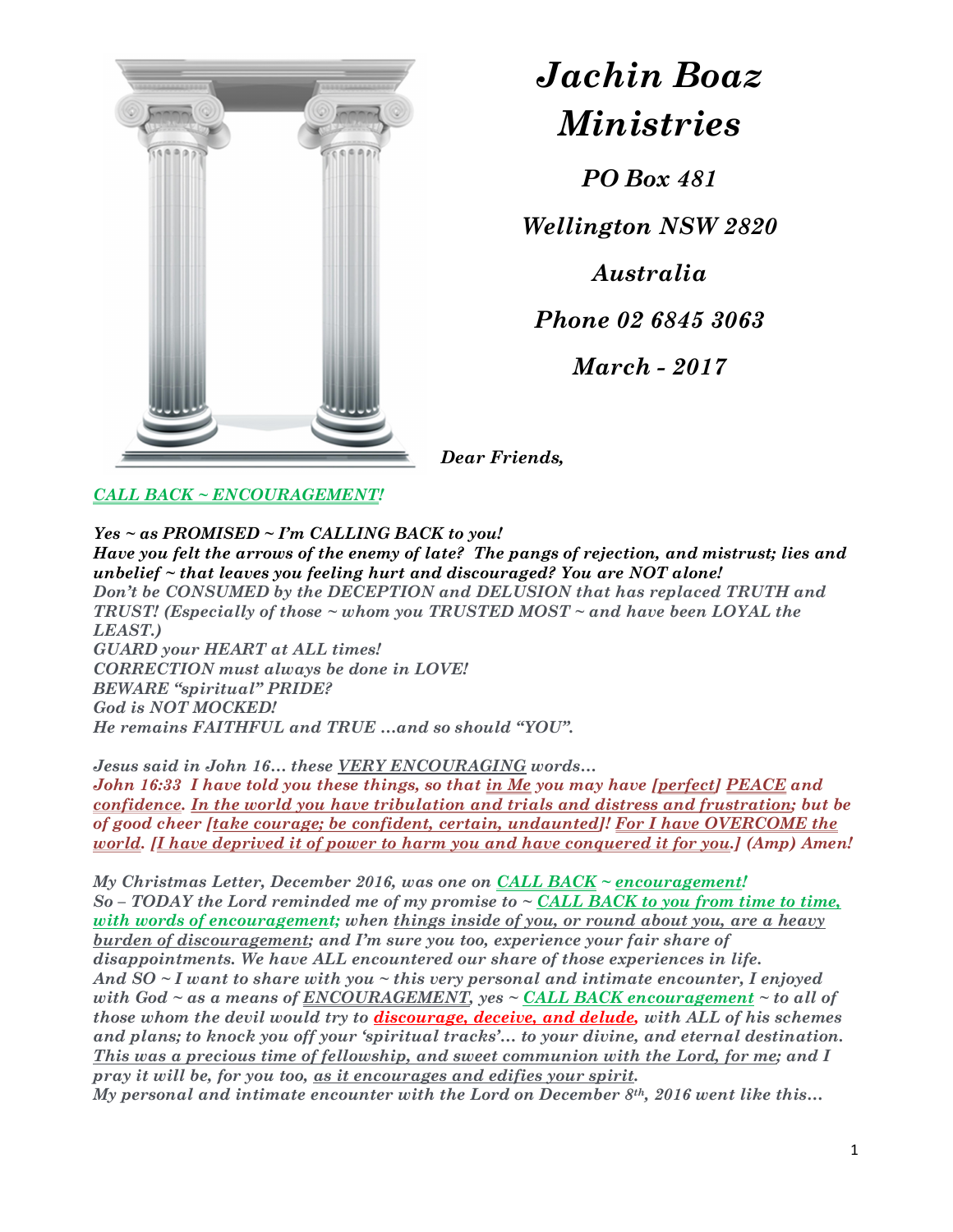Wow! What a day  $\sim$  Lord. In fact  $\sim$  What a week  $\sim$  Lord. Hmm!  $2016 \sim What \text{W}$  a YEAR  $\sim$  Lord!

What a 'bumpy ride' we have endured; navigated  $\sim$  and overcome!

There is NO DOUBT whatsoever; as to what You are doing and saying, again, this week. When I CALL to You ~ You always answer me, and there is NEVER any confusion in You! Thank You Jesus, for Your Holy Spirit's perpetual presence, guidance and reassurance. You promised to NEVER leave me NOR forsake me, and I cannot thank You enough, for remaining FAITHFUL to Your covenant agreement.

That's more than I can say, Father God, for some of my brothers and sisters. They will fain love for a season; then hit the "delete" button; like I never existed. Wow! Some of Your creation, Lord, have NOT learned the art of YIELDING and LOYALTY and LOVE; from God's eye-view!

Oh Lord ~ how I am so grateful You are NOT that kind of lover; brother; saviour and friend. You REMAIN loyal, and consistent; in spite of my inconsistencies!

I am NEVER condemned by You!

You are NEVER guilty of pointing Your fingers at me.

That's the devil's tactics.

He does his best every day to INFECT as many as possible, with his poisonous spirit of CONDEMNATION, and REJECTION; infused by his CONTROLLING and MANIPULATIVE coercion… using whatever form of FORCE, or INTIMIDATION, he can, to obtain COMPLIANCE, to his way of thinking. Wow! His schemes NEVER cease to amaze me  $\sim$  he is relentless. The very REASON we need to remain VIGILANT at ALL times!

Thank You Holy Spirit for shining Your LIGHT ~ on the heavy, dark, and JOYLESS presence, he brings! Thank You for Holy Spirit discernment and "red-flag" moments! Hmmm! I recall a number of those JOYLESS occasions! Do you?

REPENTANCE sets one FREE! Hallelujah!

Our REPENTANCE is merely the 'result of' our personal realization of the ATONEMENT by the Cross of Christ; which He has provided FOR US!

1 Corinthians 1:30 "…Christ Jesus…became for us wisdom from God — and righteousness and sanctification and redemption…"

Once we realise that Christ has BECOME ALL of this  $\sim$  FOR US  $\sim$ 

The limitless JOY of God begins  $\sim$  IN US  $\sim$ 

And wherever the JOY of God is NOT present ~ (JOY-LESS-NESS)

The "DEATH SENTENCE" is STILL in EFFECT! Selah! (A PAUSE and PONDER moment). You said Lord, in…

Romans 8:1 THEREFORE, [there is] now no condemnation (no adjudging guilty of wrong) for those who are IN Christ Jesus, who live [and] walk NOT after the dictates of the flesh, BUT after the dictates of the Spirit. [John 3:18.] (Amp) Amen!

And again in…

John 3:16 For God so greatly loved and dearly prized the world that He [even] gave up His only begotten (unique) Son, so that whoever believes in (trusts in, clings to, relies on) Him shall not perish (come to destruction, be lost) but have eternal (everlasting) life. John 3:17 For God did not send the Son into the world in order to judge (to reject, to condemn, to pass sentence on) the world, but that the world might find salvation and be made safe and sound through Him.

John 3:18 He who believes in Him [who clings to, trusts in, relies on Him] is not judged [he who trusts in Him never comes up for judgment; for him there is no rejection, no condemnation--he incurs no damnation]… (Amp) Amen!

Yep - *I HAVE that PROMISE*; along with...

ALL of the others PROMISES He made me, Written in RED! God's... Colour of Choice - RED - the Blood of Jesus, His Son! (verse 16)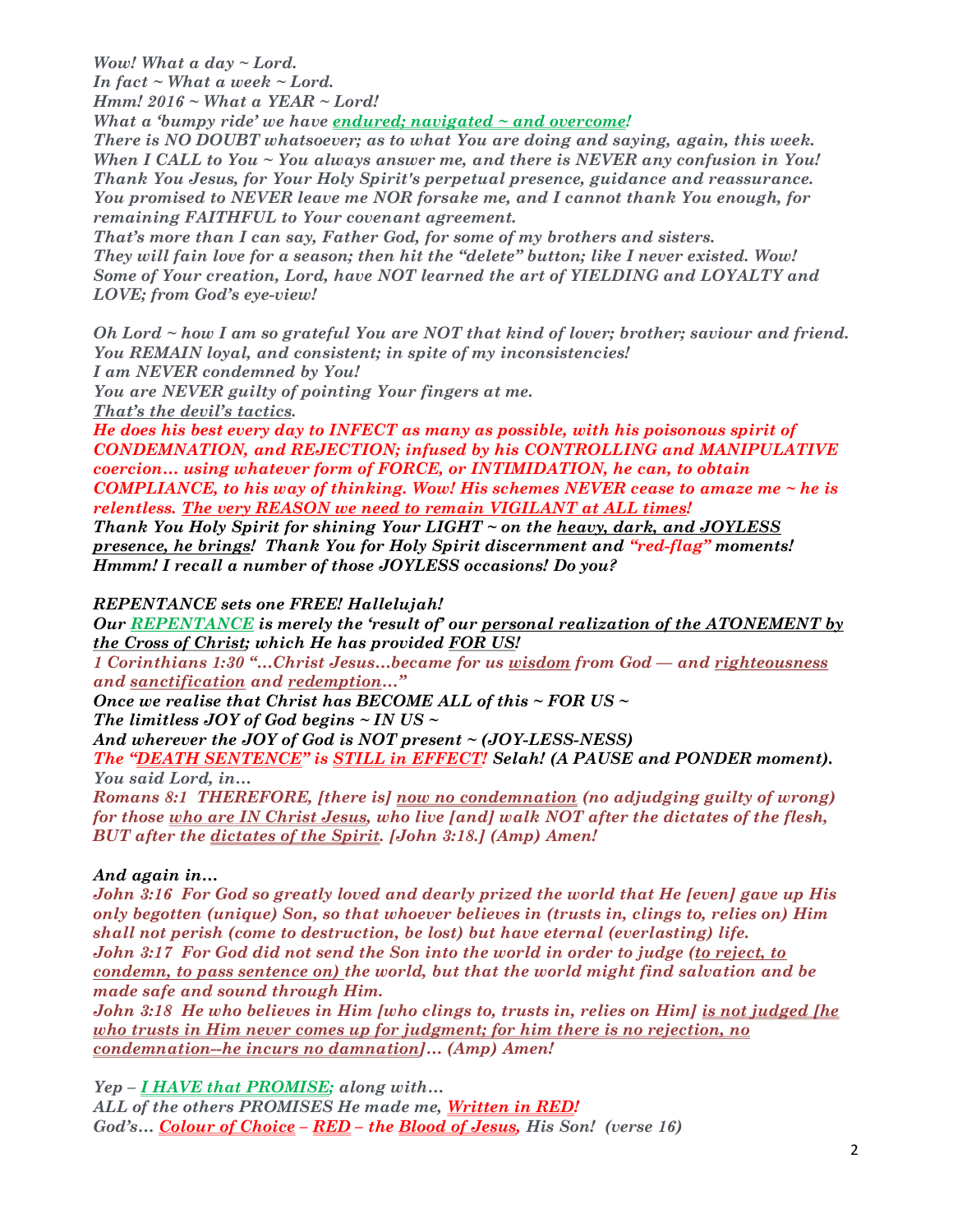Don't ever allow me to forget the  $\sim$  VALUE of that colour  $\sim$  RED, Father God.

Thank You for Your WORDS of instruction and correction; accompanied by Your arms of comfort and LOVE, that reaches right into the depths of my being, to hold me close, and give me the reassurance I require; when, my human flesh crumbles, under the barrage of 'madness' ~ and growing sadness.

Thank You for holding me while I cry!

Thank You for soothing my brow, as I thanked You for the healing of my tear-induced headache.

Thank You for the cleansing power of the tears I cry, in reverent awe of You, and for Your grace and mercy, which You pour all over me; during our intimate moments of Holy Spirit tenderness; in a spirit of UNITY ~ only LOVERS understand.

I am SO ~ IN LOVE with YOU ~ Lord!

Thank You Holy Spirit for teaching me to walk in Your PERFECT will for my life here on earth. And for the confirmation and affirmation I require, and receive from You, day by day!

Thank You for reaching out to me in Your loving tenderness, and making it so easy for me to YIELD to Your EVERY breath, and movement.

Yes Lord ~ it took me a long time to consent to DIE to my FLESH; and LEARN to CULTIVATE  $my$  SPIRIT  $\sim$  and get to this precious and intimate place in my relationship with You! Why would I ever want to be anywhere else? Separation is NOT an option! Ever!

HEARING Your every Word; and feeling our hearts beat as ONE ~ brings "that" perfect PEACE to my inner being.

PEACE that passes ALL understanding; so I don't even try to understand  $\sim$  I simply REST! You said, in …

Mat 11:28 Come to Me, ALL you who labour and are heavy-laden and overburdened, and I will cause you to REST. *[I will ease and relieve and refresh your souls.]* 

Mat 11:29 <u>Take My yoke upon you and learn of Me</u>, for I am gentle (meek) and humble (lowly) in heart, and you will find REST (relief and ease and refreshment and recreation and blessed quiet) for your souls. [Jer. 6:16.]

Mat 11:30 For My yoke is wholesome (useful, good--NOT harsh, hard, sharp, or pressing, BUT comfortable, gracious, and pleasant), and My burden is LIGHT and EASY to be borne. (Amp)

You CALLED to me to COME! And I finally ~ OBEYED! You CALLED to ALL to COME  $\sim$  Emphasis on ALL  $\sim$  NO ONE excluded. (verse 28) You CONTINUE to CALL to ALL  $\sim$  but  $\sim$ 

You KNOW ~ and want us to KNOW ~ our TIME is running out!

You INSTRUCTED me ~ to KNOW ~ WHO you wanted for me to BE!

You INSTRUCTED me to KNOW ~ what You wanted for me to DO, and ...

You CONTINUE to INSTRUCT me DAILY! (verse 29) and…

You CONTINUE to EXPLAIN ~ WHY! (verse 30)

You ALWAYS provide PEACE ~ Lord!

Your JOB description reads  $\sim$  'LIGHT and EASY'  $\sim$  and  $\sim$ You CONTINUOUSLY wrap my OBEDIENCE in Your PEACE!

Another version says it this way…

Mat 11:28 "Come to me, all you who are weary and burdened, and I will give you rest. Mat 11:29 Take my yoke upon you and learn from me, for I am gentle and humble in heart, and you will find rest for your souls. Mat 11:30 For my yoke is easy and my burden is light."

Thank You Jesus, for being the LOVER of all lovers! Thank You for Your passionate embrace ~ and the INTIMACY we share as we REST in each other's arms. There is NO better place to be. Your embrace is so strong, and warm and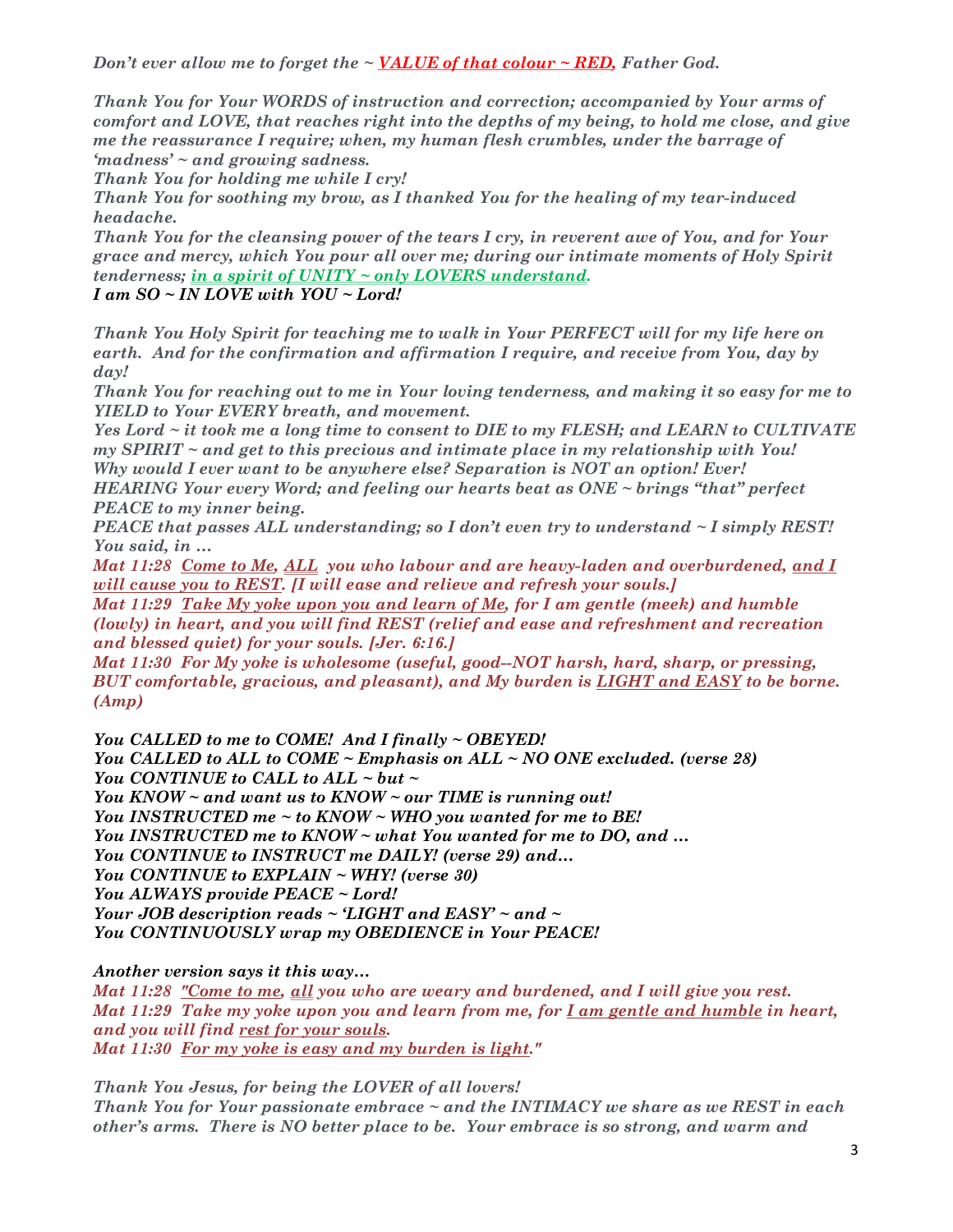welcoming; and equally, INTIMATELY PEACEFUL and JOYOUS in nature, that even my tears cannot spoil the divine environment, Your presence creates.

Even Your correction is beautifully LOVING and NURTURING, and all consuming! You may bow my head and my heart in repentance and humility; as You correct my heart and mind; but You NEVER rob my spirit of HOPE, or object to my cleansing tears of repentance! In fact ~ You remind me of Your 'labelled jars' of them! How precious! So RAW, are my emotions; yet our INTIMACY unifies our spirits so much so  $\sim$  that time, people, and 'stuff'  $\sim$  are dismissed. We KNOW  $\sim$  NO distractions! Hallelujah! ONLY INTIMACY  $\sim$  rooted in LOVE, in its purest form  $\sim$  the precious Holy Spirit! Wow!

Yes, Lord ~ therein lies the REASON, for the spirit of DIVISION, and DISSENSION, and **STRIFE**, that is so infectiously permeating so much, and so many, of the brotherhood of the brethren; and growing worse day by day; as it criticises and condemns; hurts and harms! Oh Lord, have mercy, on our unbelieving faith!

## INTIMACY rooted in LOVE, has FAILED to take  $ROOT \sim$  in their spirit, Lord.

One cannot GIVE  $\sim$  what one does NOT possess! And without there being a monitoring of the FERTILITY of the heart-soil ~ NOTHING of 'believing faith' will GROW. Seeds require fertile soil to germinate and take ROOT. That grain of 'mustard-seed faith' cannot grow to be a 'tree' without it fall into fertile heart-soil; and ~ FAITH without WORKS is DEAD! In other words… if our ACTIONS don't marry up with our WORDS… we are as… 1 Corinthians 13:1 says… "(I am) only a noisy gong or a clanging cymbal." (Amp)

Father God, You have been the world's greatest example of LOVE. Thank You!

1Jn 4:7 Dear friends, let us love one another, for love comes from God. EVERYONE who LOVES has been BORN of God and KNOWS God. 1Jn 4:8 Whoever does NOT love does NOT know God, because God ~ IS LOVE. (Amp) Amen! (Emphasis mine)

Why is it so hard to KNOW You, who IS LOVE; and then to practice that same LOVE, with our friends; our brothers and sisters in Christ Jesus; Your LOVE sacrifice? **PRIDE Lord ~ Yes ~ PRIDE!** That very sin we do NOT want to acknowledge; let alone confess!

We haven't yet learned to "crucify our flesh" (daily) and "cultivate our spirit" (daily). WOW! And so spiritual PRIDE grows FAT on the fuel of the flesh'  $\sim$  however well-meaning the unloving, unkind, unedifying, words of "spiritual enlightenment" may be.

Jesus LOVES me, and proves Himself faithful by His actions, of GENTLENESS and HUMBLENESS of heart… where my soul find it SO EASY to REST! Remember He said…

"For My yoke is wholesome (useful, good--not harsh, hard, sharp, or pressing, but comfortable, gracious, and pleasant), and My burden is light and easy to be borne." Hmm! Useful and good; NOT - harsh, hard, sharp or pressing...???

But – comfortable, gracious and pleasant!

His "burden" is LIGHT and EASY to be borne! Is that your experience? It certainly has NOT always been mine!

But ~ Hallelujah, my God is FAITHFUL!

And He is ALL that I need. Amen! Ponder these words of reason, by William Gurnell … \*\*\*\*\*\*\*\*\*\*\*\* "But when PRIDE CREEPS in, we begin to create hierarchies among the BRETHREN, and among GIFTS. This inevitably leads to DIVISIONS and DISPUTES." \*\*\*\*\*\*\*

Do your words HEAL or HURT? IF I find "NO CONDEMNATION" in Christ Jesus, (Romans 8:1) ... WHY should I be condemned by you?